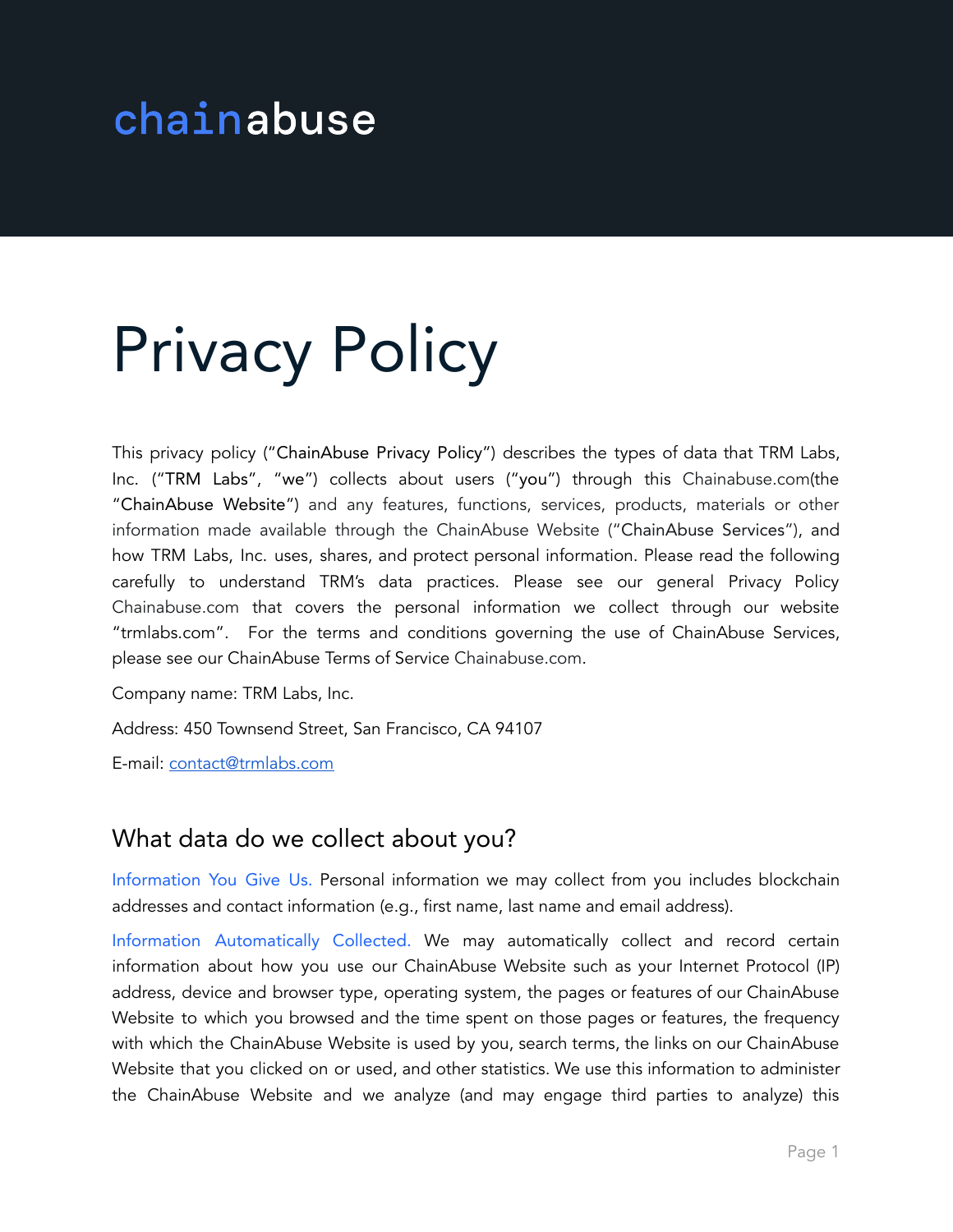information to improve and enhance the ChainAbuse Website by expanding its features and functionality and tailoring it to our users' needs and preferences.

#### How do we use cookies?

We use cookies or similar technologies to analyze trends, administer the website, track your movements around the ChainAbuse Website, and to gather demographic information about our user base as a whole. Some cookies are necessary for certain uses of the ChainAbuse Website, and without such cookies, we would not be able to provide many services that you need to properly use the ChainAbuse Website. Functional cookies enable certain parts of the site to work properly and your preferences to remain known. Analysis cookies, among other things, collect information on how visitors use our ChainAbuse Website, the content and products that users view most frequently, and the effectiveness of our third party advertising. Advertising cookies assist in delivering ads to relevant audiences and having our ads appear at the top of search results. You can control the use of cookies at the individual browser level.

#### How do we use your personal information?

We use your personal information for the following purposes:

- To provide the ChainAbuse Website and ChainAbuse Services to you.
- To comply with applicable laws and regulations.
- To communicate with you.
- To improve and optimize the ChainAbuse Website and ChainAbuse Services.
- To maintain and enhance the security of the ChainAbuse Website and ChainAbuse Services and for fraud prevention.
- Any other purposes that may arise from time to time and for which we will obtain your specific consent.

We undertake these processing activities as necessary to achieve our legitimate interests or comply with applicable laws. When relying on legitimate interests, we make sure we consider and balance any potential impacts on you (both positive and negative) and your rights before we process your personal information for our legitimate interests. We do not use your personal information for activities where our interests are overridden by any adverse impact on you (unless we have your consent or are otherwise required or permitted to by applicable law).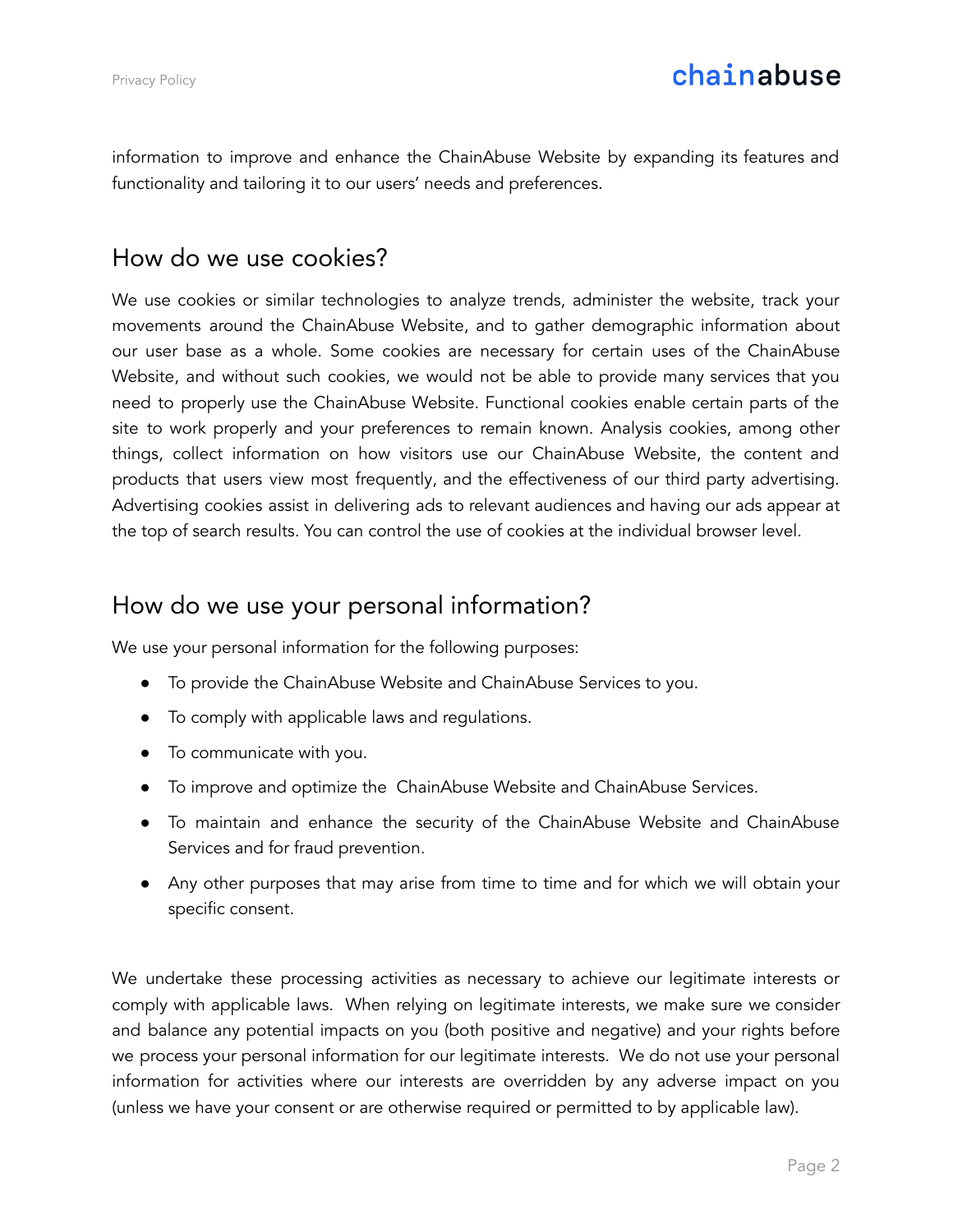Additionally, we may also rely for a given purpose on your specific or informed consent. Where we rely on your consent, you have the right to withdraw it anytime in the by contacting us at contact@trmlabs.com (though this will not affect the lawfulness of any processing undertaken before your withdrawal)

### How do we share personal information?

We do not share or sell the personal information that you provide us with other organizations without your express consent, except under the following circumstances:

- Business Transfers. We may share personal information when we do a business deal, or negotiate a business deal, involving the sale or transfer of all or a part of our business or assets. These deals can include any merger, financing, acquisition, reorganization or bankruptcy transaction or proceeding.
- Compliance with Laws and Law Enforcement; Protection and Safety. We may share personal information for legal, protection, and safety purposes.
- Professional Advisors, Business Partners and Service Providers. We may share information with those who need your information to perform their work or services for us or on our behalf.
- Other. You may permit us from time to time to share your personal information with other companies or entities of your choosing.]

# Do we transfer your personal information internationally?

Your personal information may be transferred to or from the United States or other locations outside of your state, province, country or other governmental jurisdiction where privacy laws may not be as protective as those in your jurisdiction.

We will take steps that are reasonably necessary to ensure that your personal information is treated securely and appropriately safeguarded in accordance with this ChainAbuse Privacy Policy and applicable data protection or privacy laws.

Please contact us at contact@trmlabs.com if you want further information on the specific mechanism used by us when transferring your personal information out of the EEA/UK.